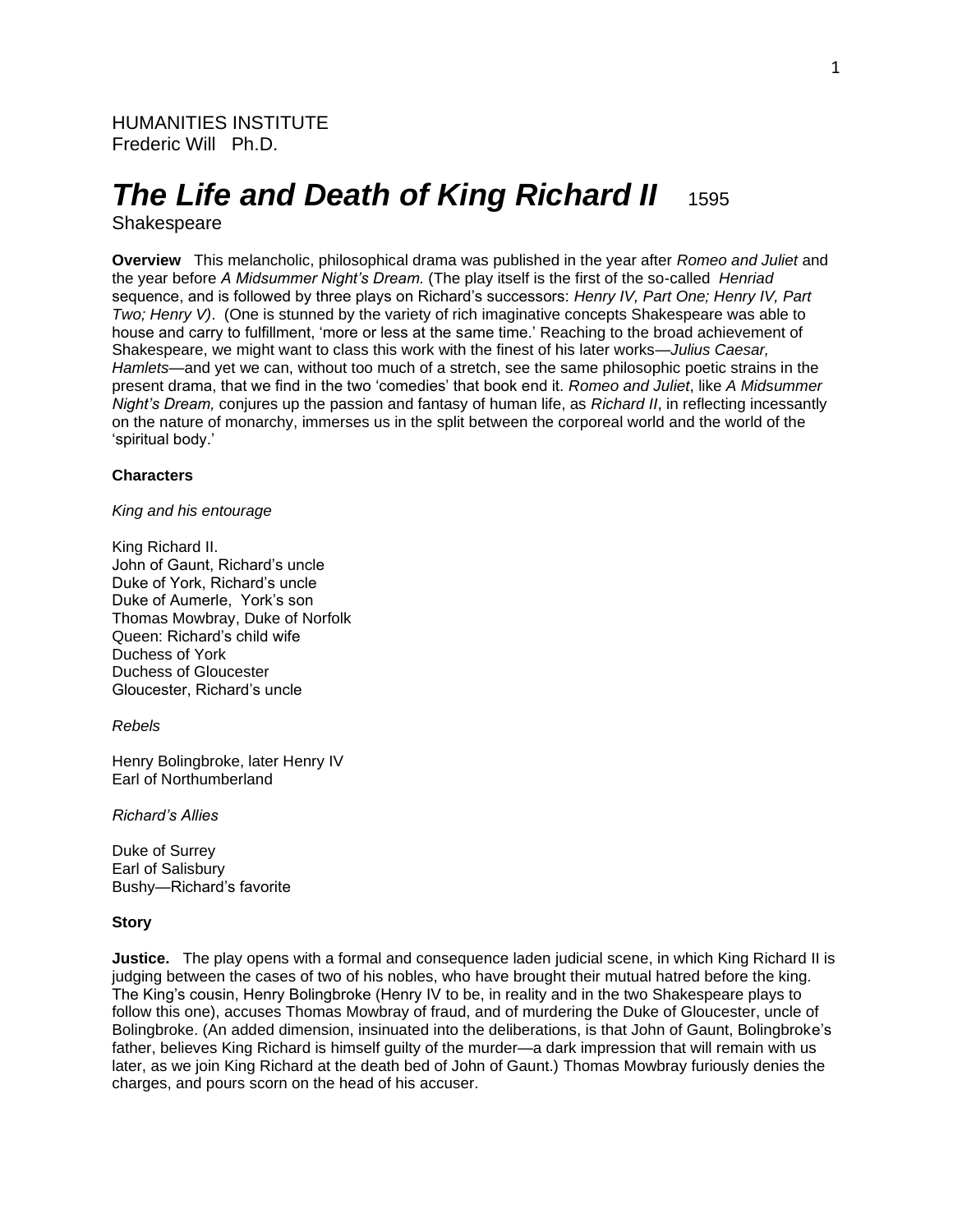**Battle.** As spectators, we prepare to witness a battle to the death between the accuser and accused, in the course of which—as was the assumption of late mediaeval judicial practice—the guilty man would be exposed; the loser of the battle was truly the loser of the case. At the point of contest King Richard intervenes, to change the course of the trial. He declares that he will banish both disputants in the trial: Thomas Mowbray for life, and Bolingbroke for ten years. (We wonder at the punishments, which seem arbitrary in length and unexplainedly different as between the two accused. Our eyes are opened a crack into the unpredictable in Richard—one ingredient in the extraordinary interest we will come to feel in this man.)

**Rethink.** Shortly after imposing the sentences of banishment, King Richard revises his judgment, keeping Mowbray at life, but reducing the sentence of Bolingbroke to six years. This is a decision, we are given to believe, motivated by the pleas of John of Gaunt, father of Bolingbroke, who knows (believes?) he is dying, and cannot endure the thought of not seeing his son again. (Though Richard banters with the old man, whom he views as an adversary, in the end he is unable to withstand the personal pathos of Gaunt.) At this point we are able to anticipate the tragic downfall lying ahead of Richard, for we have seen clearly into his weaknesses: arbitrary judgement; inconsistence in maintaining his position; sentimentality. Plays like *Hamlet, Macbeth*, and *King Lear* will later prove out Shakespeare's extraordinary sensitivity to the complex and weak in human greatness; Richard will already satisfy us, as a case study in susceptibility and vulnerability.

**Consequences.** The consequences of Richard's personality are at least indirectly visible for the remainder, the second half, of the play. The events can be reduced to their essentials—though the curve of personal inevitability, in Richard, is remorseless. John of Gaunt dies, having left behind him the images of a great poet, saluting the nobility of his native land--

*This royall Throne of Kings, this sceptred Isle, This earth of Maiesty, this seate of Mars, This other Eden, demy paradise, This Fortresse built by Nature for her selfe, Against infection, and the hand of warre: This happy breed of men, this little world, This precious stone, set in the siluer sea, Which serues it in the office of a wall, Or as a Moate defensiue to a house, Against the enuy of lesse happier Lands, This blessed plot, this earth, this Realme, this England…*

In lines which break the very frame of the narrative, to soar onto a level of patriotism deep and daring as Pericles' Funeral Oration to the Athenians. Richard, still working through the bitter relation that had shown up in his relations with Bolingbroke and Gaunt, seizes all the property of John of Gaunt, thereby firing to a new heat the already nasty suspicion, among the nobles, that Richard has been stealing and wasting their money, as well as punishing them for the misdeeds of their ancestors, against many of whom Richard inherited ancient grudges.

**Invasion.** The incipient rebellion against Richard grows rapidly, Bolingbroke gathering a force of allies and soldiers, with whom—while Richard is at the same time fighting a patriotic war against Ireland— Bolingbroke invades the north of England, sparking the military campaign in the course of which the nobles will overthrow Richard, making Bolingbroke into King Henry IV. The bare bones of the narrative will be covered simply by adding that, after extensive colloquies between Bolingbroke and Richard, in Acts IV and the first half of V, Richard is consigned to Pomfret Prison, where he takes poison and kills himself before he can be put to death.

**The argument.** In the last two acts of the play, as Richard vainly tries to hold back the rebellious opposition, which is sweeping away his lands and followers, there is much conversation, of Richard with his closest followers, and between Bolingbroke and Richard; from these passionate glimpses, of world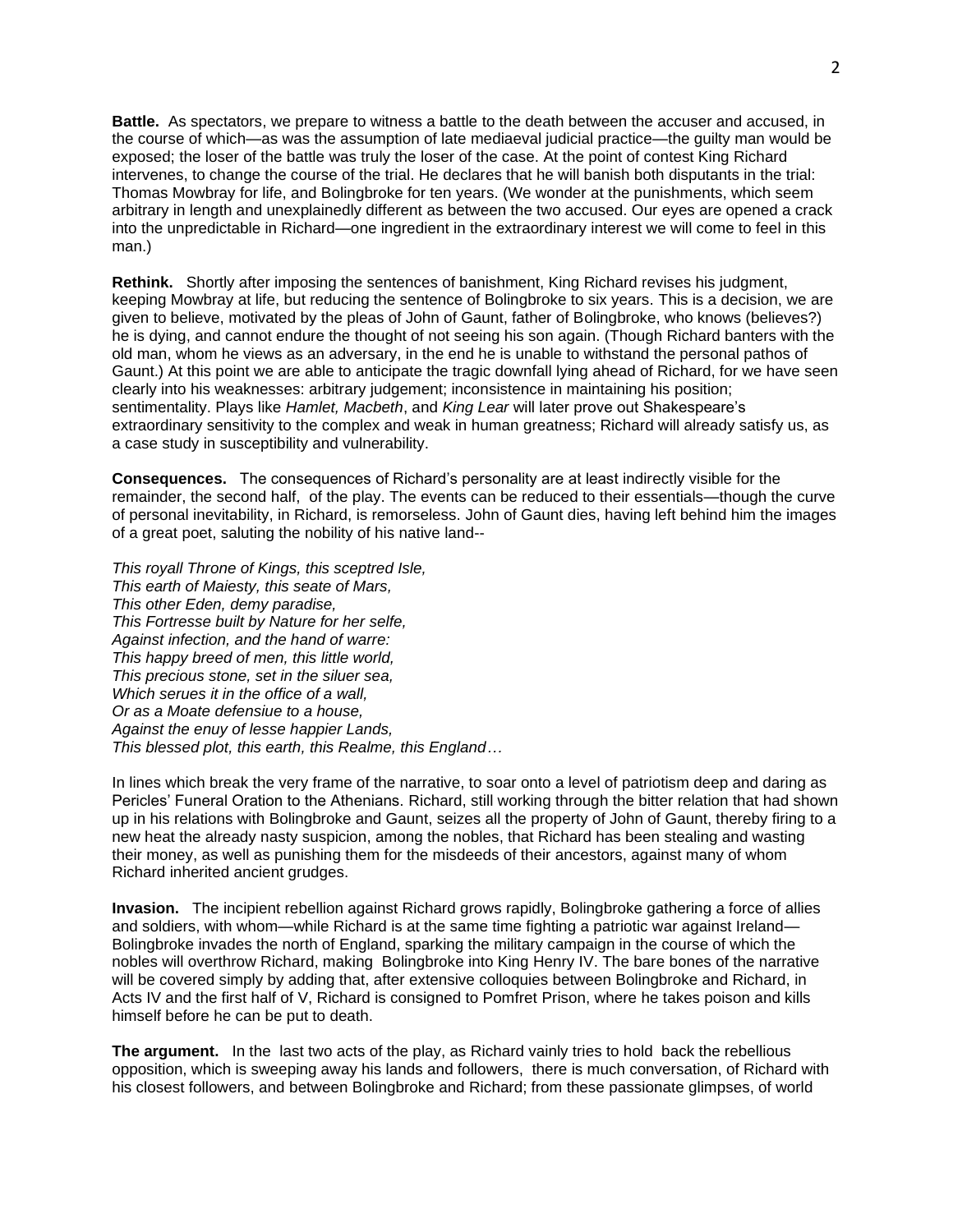history in the making, we peer deeply into (Shakespeare's understanding of) late mediaeval British culture.

**Macchiavelli.** As we get to know Bolingbroke, we see that he is of the new political breed of his time, clever in the ways of political know how and trickery, subtle and diplomatic but one hundred percent selfinterested—without those compromising human values and weaknesses we earlier saw associated with Richard. (Cultural history reminds us that Macchiavelli's *Prince*, published in English in 1585, was proving a riveting read for the new savvy courtier-politicians of Elizabeth I's closing reign. Shakespeare will not have hesitated to think many of the Italian's shrewd political perspectives into the mind of Bolingbroke.)

**Richard.** Richard disputes policy for a while, with the allies and nobles still loyal to him, holed up in a remote north country castle; their military position soon seems to them to have become hopeless, and Richard decides to yield everything to Bolingbroke. It is in the course of arguing with himself, agonizingly, that Richard lays out before us both the perils, emptinesses, and nothingness of the crown, and the mystical mediaeval sense that the crown, once conferred, transfigures the king's very kingliness into something divine. The complex and vacillating royal figure, who was on display for changeability, at the outset of the play, is still, at the end of the play, probing questions of change and stability in meaning.

# **Themes**

**Divine right of kings.** In his extensive colloquies (Act IV) Richard muses deeply over the plausibility of the higher than secular presence of the King. It was the thought of Richard's time, and the issue that absorbed him, that God, through the Catholic Church, was himself the ultimate anointer of the Christian King. From this state of affairs flowed the great and unimpugnable power of the King, and Richard was deeply interested in the relevance of this issue to his own case.

**Realpolitik.** Bolingbroke introduces, into the mediaeval culture world with which the play opens, the new atmosphere of 'modern' political realism, of the sort which Machiavelli expounds in *The Prince.* The prince, by this perspective, is above all a servant of himself and his court, not of God, and the prince keeps in mind, at all times, the moves he can make that will disadvantage his opposition, and advance his self-interest. All of this, of course, he hides under a cloak of benevolence.

**Succession.** In the background of the play we see the concerns of the England of the day, with the issue of royal succession. Not only does the play deal with the concrete issue of succession, but it involves itself deeply with the issues of the nature of governance and governing.

**Personality.** The personality of Richard is, arguably, the point of deepest fascination in the present play. A true king, fascinated with the meaning of crowns and power, but a hyper complex modern, poor at making his mind up, Richard is almost a figure of our time. His vacillation reminds us of *Hamlet*, but also of moderns like Kafka's Joseph K, who is existentially adrift, or like Camus' Stranger, who simply acts his way through life, without directive intention.